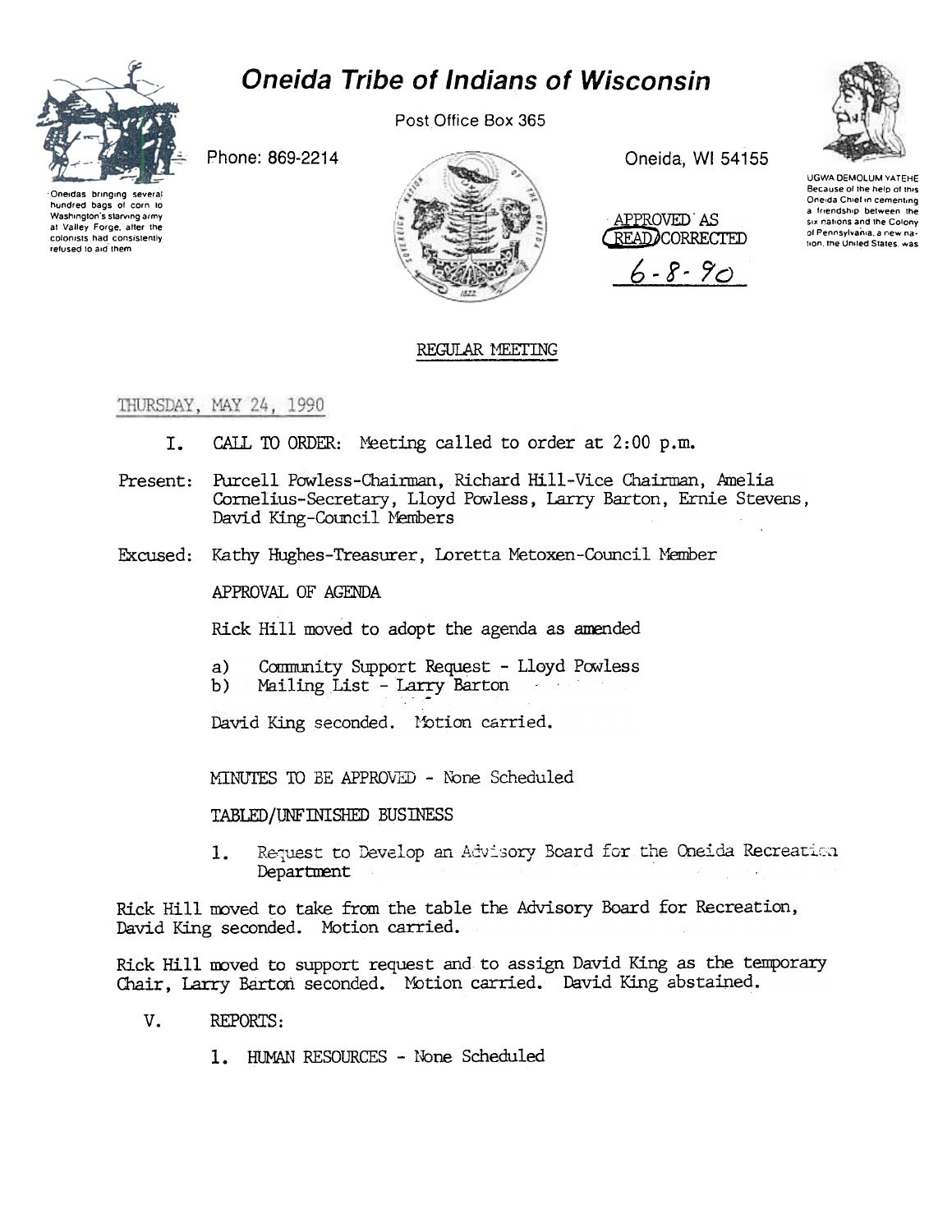ONEIDA TRIBE OF INDIANS OF WISCONSIN REGULAR MEETING - MAY 24, 1990 Page 2

- $2.$ TRAVEL REPORTS
	- $a)$ Lloyd Powless - May 17 & 18, Albuquerque, NM for "National Resources Development on Indian Lands-Making Deals Work" Conference

美术

 $\mathcal{L}^{(1)}$ 

Amelia Cornelius moved to approve the report and to have Lloyd Powless prepare a bid for the next meeting to be at Oneida, David King seconded. Motion carried.

- VT. NEW BUSINESS
	- 1. RESOLUTIONS
	- 2. REOUESTS:
		- Stockbridge Request to Meet with Business Committee Rick  $A_{\bullet}$ Hill

Larry Barton moved to have Rick Hill arrange a joint meeting with the Stockbridge Council, Amelia Cornelius seconded. Motion carried.

> $B<sub>z</sub>$ Tribal Trust Fund Accounts Due - Loretta Metoxen

Rick Hill moved to defer to the Treasurer for recommendation, Amelia Cornelius seconded. Motion carried. Larry Barton abstained.

- 3. CONTRACTS/AGREEMENTS
	- Information: Consultant Contract with UWGB Thelma A. McLester
	- Charlie Leonard Consultant Contract Barbara Webster  $B<sub>1</sub>$ Oneida Business Committee

Rick Hill moved to table as Charles Leonard was not present, Larry Barton seconded. Motion carried.

- $\overline{4}$ TRAVEL/VACATION
	- Purcell Powless to St. Paul, MN, June 11-13 for "A  $A_{\bullet}$ Training Session for Tribal Leaders - Child Abuse and Neglect<sup>1</sup>, and to Washington, D.C. June 15 & 16, 1990 for Wisconsin Counties Association (WCA) Meeting. Rick Hill moved to approve, Larry Barton seconded. Motion carried.
	- Amelia Cornelius to Wisconsin Counties Association (WCA)  $B_{\bullet}$ Meeting, June 15 & 16, 1990, Washington, D.C. and to Las Vegas, NV, June 27 & 28, 1990 for National Indian Gaming Association Conference. Larry Barton moved to approve, David King seconded. Motion carried. Amelia Abstained.